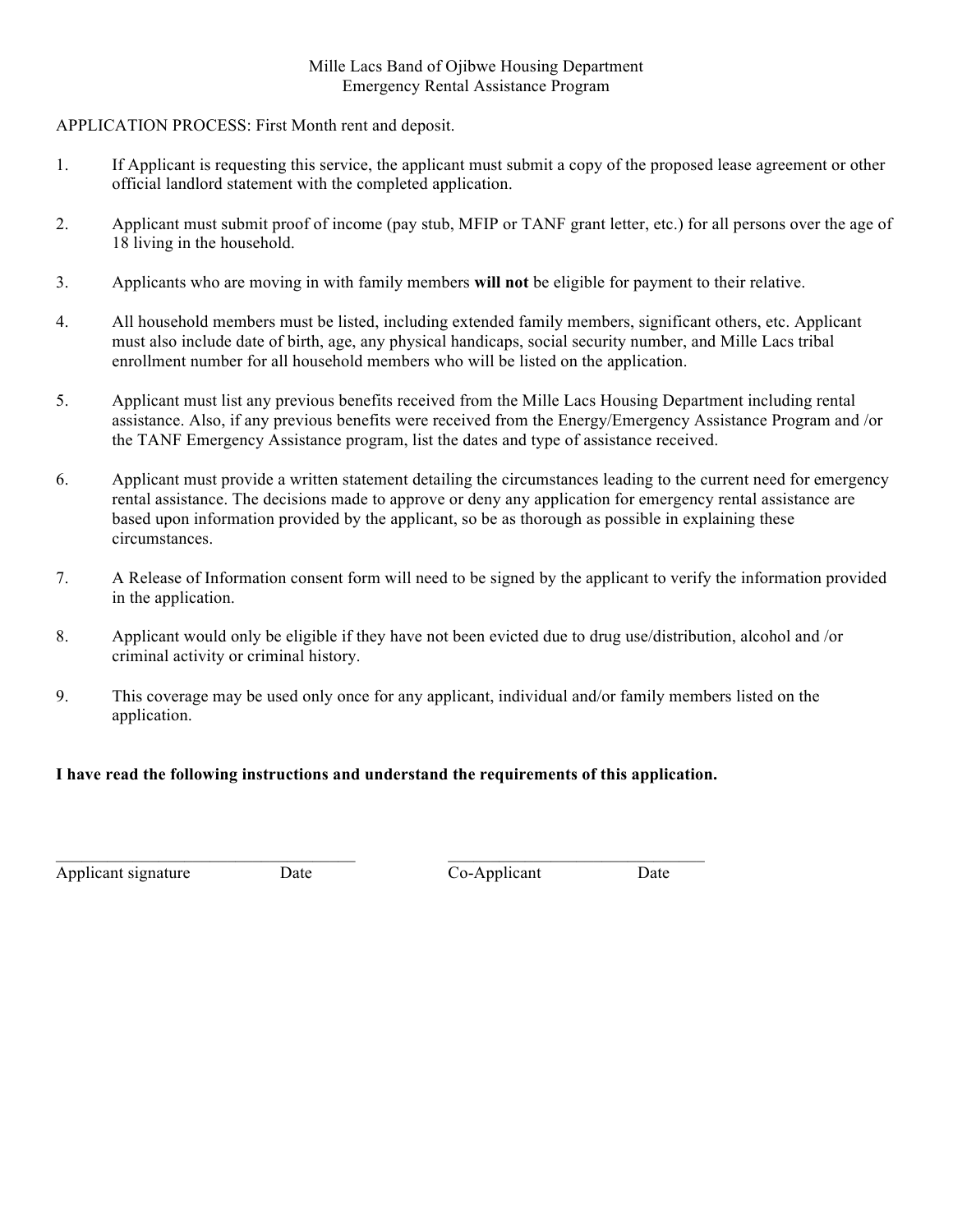#### MILLE LACS BAND HOUSING DEPARTMENT EMERGENCY RENTAL ASSISTANCE APPLICATION

| Applicants Last Name                                          |                       |                                              | Enroll#              |  |
|---------------------------------------------------------------|-----------------------|----------------------------------------------|----------------------|--|
| First Name, MI                                                |                       | Rent $( )$                                   | Homeless () Other () |  |
|                                                               |                       | Phone No. (home) (emergency-daytime contact) |                      |  |
| Address                                                       |                       |                                              | Country/Two          |  |
| City/Town                                                     |                       |                                              | State/Zip            |  |
| Sources of Income and Other Assistance ("X" those that apply) |                       |                                              |                      |  |
| () Salary/Wages $\qquad$ () GA/Work Readiness                 |                       | Retirement, Pensions                         | Food Stamps          |  |
| ( ) Alimony/Child Support                                     | $\int$ ) Unemployment | ) MSA                                        | Housing              |  |
| ( ) Social Security                                           | ) TANIF               | ) Interest/Other                             | ) Medical Aid        |  |
| ) Self Employment                                             | ) SSI                 | ) No Income                                  | ) Veteran Benefits   |  |
| Number of Persons in Household                                |                       | Gross Annual Household Income \$             |                      |  |
| Number of Household Members currently employed                |                       | Home Visit (Yes/No)                          |                      |  |
| <b>FAMILY TYPE</b>                                            |                       |                                              |                      |  |

| $\sim$ $\cdot$<br>$\sqrt{1}$<br>Single<br>Parent/Female | $\sim$<br>Parent/Male<br>Single | $\cdot$ $\cdot$<br>$\sim$<br>w/Children<br>Adults |
|---------------------------------------------------------|---------------------------------|---------------------------------------------------|
| $\sim$<br>Single<br>Person                              | w/No Children<br>Adults         | Other                                             |

#### **HOUSEHOLD MEMBERS**

| <b>Household Member Name</b> | Date of Birth | Age | Handicapped | <b>Social Security #</b> | <b>Enrollment ID#</b> |
|------------------------------|---------------|-----|-------------|--------------------------|-----------------------|
|                              |               |     |             |                          |                       |
|                              |               |     |             |                          |                       |
|                              |               |     |             |                          |                       |
|                              |               |     |             |                          |                       |
|                              |               |     |             |                          |                       |
|                              |               |     |             |                          |                       |
|                              |               |     |             |                          |                       |
|                              |               |     |             |                          |                       |

#### **HOUSING PREFERENCES**

| $\sim$<br>single      | nhouse | Juplex | Api. | Home<br>Mobile | Other |
|-----------------------|--------|--------|------|----------------|-------|
| <b>DI IQIDII IMIZ</b> |        |        |      |                |       |

**ELIGIBILITY** 

Have you ever used the Emergency RentalAssistance **Yes/No** If yes, when? \_\_\_\_\_\_\_\_\_\_\_\_\_\_\_\_\_\_\_\_\_\_\_\_\_\_\_\_\_\_\_

| $\mathbf{v}$<br>′endor | ldress | $\sim$<br>r.<br>$\sim$<br>'ata<br>$\mathbf{C}$<br>$\mathbf{\mathcal{L}}$ ip<br>$\eta$ ial $\eta$ | Amour<br>Keauested |
|------------------------|--------|--------------------------------------------------------------------------------------------------|--------------------|
|                        |        |                                                                                                  |                    |

Have you or any of the persons listed above applied for this program before? **Yes/No** If yes, amount received?

Please explain the circumstances leading to your current need for emergency rental assistance:

I \_\_\_\_\_\_\_\_\_\_\_\_\_\_\_\_, hereby swear that the information above is correct. I have used all other means of emergency assistance at this time and have no other option than the Mille Lacs Band Housing Department Emergency Rental Assistance Service Fund. I swear to respect the facilities of funding provided to me and will not misuse or mistreat this program in any way.

| <b>Signature of Applicant</b> |                                    | Date      |       |
|-------------------------------|------------------------------------|-----------|-------|
|                               | Presented to MLBHD Review Board on | Decision  |       |
| Approved:                     | Date:                              | or/Denied | Date: |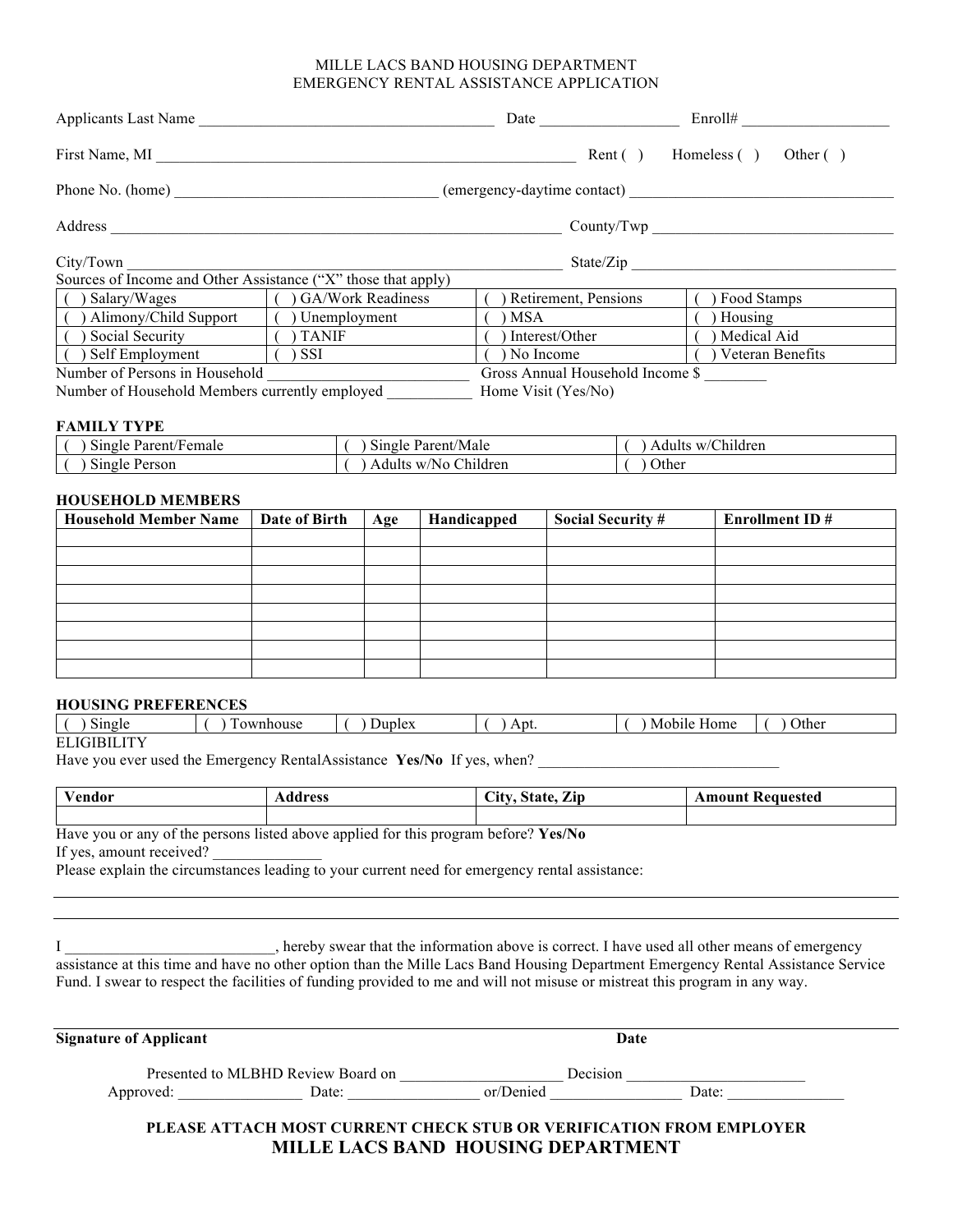## **EMERGENCY RENTAL ASSISTANCE SERVICES**

## **RELEASE OF INFORMATION**

I \_\_\_\_\_\_\_\_\_\_\_\_\_\_\_\_\_\_\_\_, hereby grant my permission for the release of any income information to the Program Coordinator or Technician of the Mille Lacs Band Housing Department. I further understand that all information gathered is STRICTLY COFIDENTIAL and will not be released by this PROGRAM to any person, business or local government agency.

| Date of Release                                                | <b>Applicant Signature</b>            | Social Security Number                                          |  |
|----------------------------------------------------------------|---------------------------------------|-----------------------------------------------------------------|--|
| Gross Wages<br>SSI / Social Security<br>Paid Medical Insurance |                                       | TANF / GA / JEPTA / MFIP<br>Unemployment<br><b>TRIBAL BONUS</b> |  |
|                                                                | SOCIAL / FINANCIAL WORKER'S NAME      |                                                                 |  |
| <b>SOCIAL SECURITY NUMBER</b>                                  |                                       |                                                                 |  |
|                                                                | <b>VERIFICATION FOR THE MONTHS OF</b> |                                                                 |  |
| information regarding this request.                            | I formally request from               | that you furnish any and all applicable                         |  |

Date of Request Mille Lacs Band Housing Department Emergency Rental Assistance Program 43408 Oodena Drive